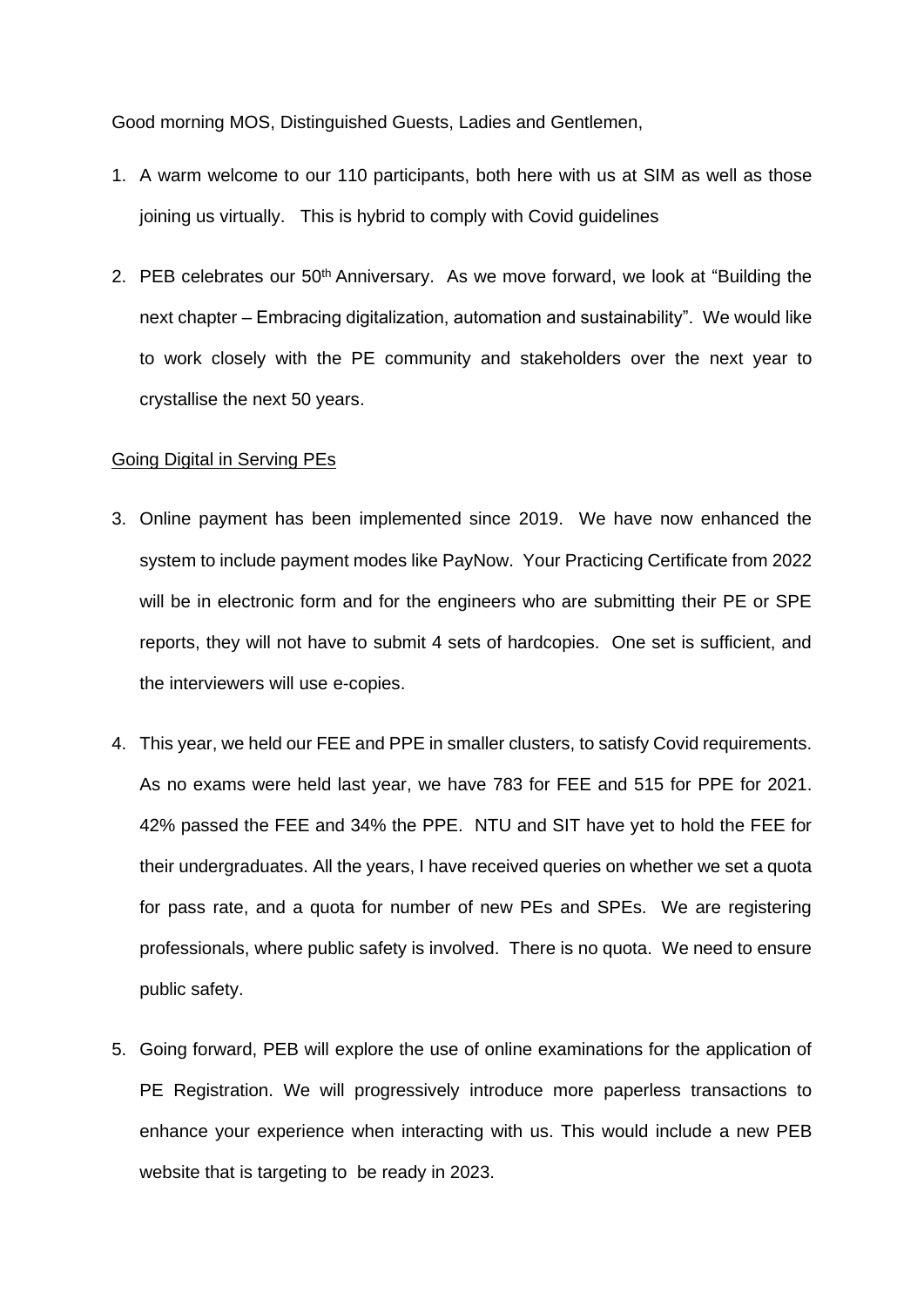## Embracing Digitalisation, Automation & Sustainability

- 6. Our PE community has to be future ready for digitalisation, automation and sustainability. To support that, we have already introduced topics on automation and sustainability related questions in PE exams such as DfMA and Green Mark.
- 7. To further promote such transformative technologies, we are working closely with training partners such as IHLs and TACs to incentivise on such trainings through the award of more PDUs. We will also continue to work with technical agencies to explore related works whereby PE can enhance the agencies requirements.
- 8. One example is the SPE in tunnel engineering, which we have worked with LTA to support their effort in the safe construction of more complex and larger tunnels for future MRT lines. This year sees the first batch of SPE Tunnelling receiving their registration.

## Raising Standing

- 9. The last 5 years have seen 17 discipline cases being dealt with. As we practice our professional engineering work to ensure public safety, we must also exercise our due diligence. It is unfortunate that included in these 17 cases, one is deregistration.
- 10. The Board has started this year to meet new PEs in an online session. Most of you would have met me, Registrar and another Board member. The message is clear – we have our responsibility to enhance public safety, and that is also why we take our pledge annually on this Day of Dedication.
- 11. Senior PEs have helped the Board by participating in professional interviews; and sitting in Investigation and Discipline Committees. From 2022, we would like to show our appreciation to their commitment by giving them a very small token. It will not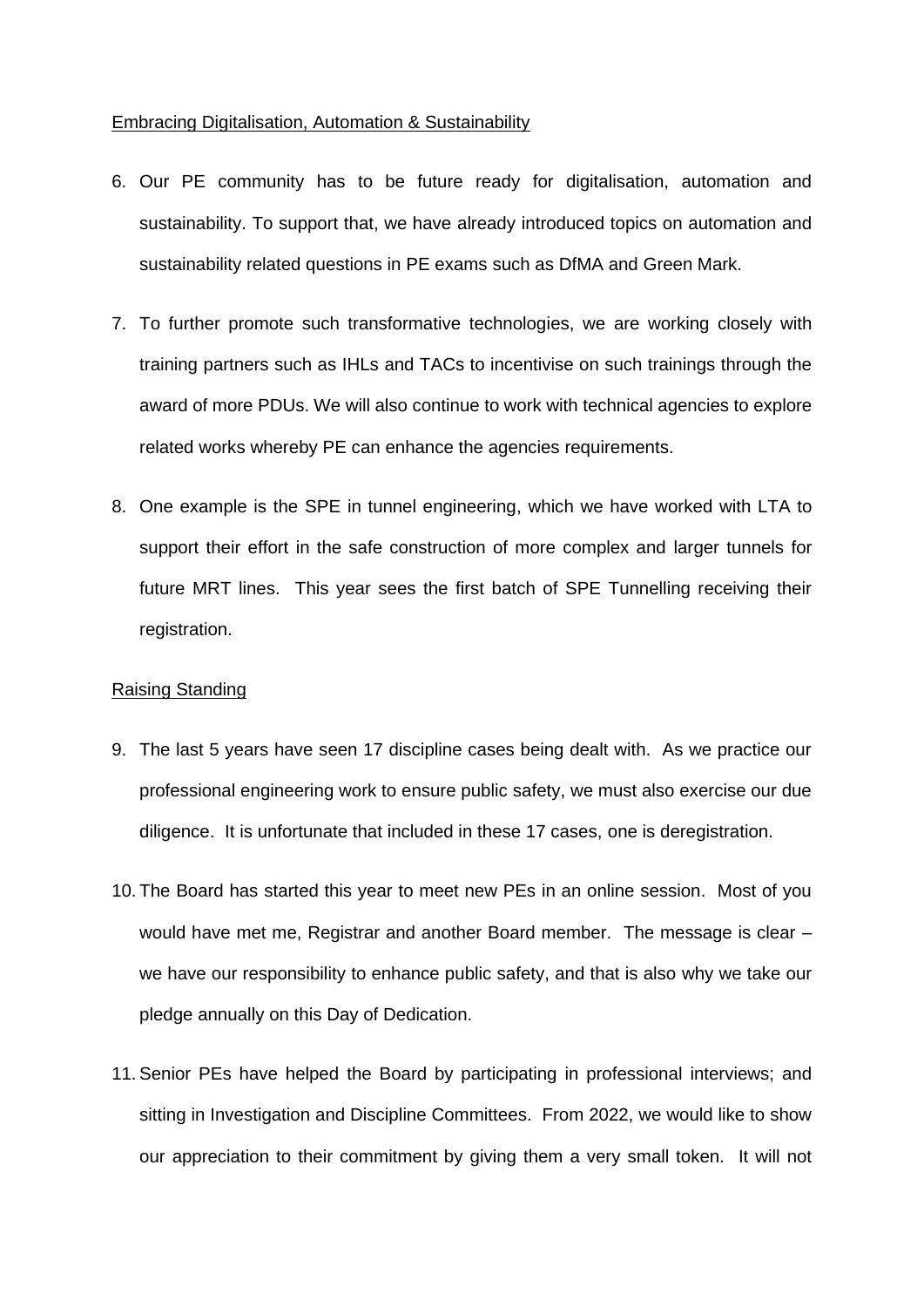compensate for the time that they have put in, but I hope they will consider this as a gesture of the Board's appreciation.

- 12. At this juncture, I would like to congratulate Chin Hin and Yuefeng who are recipients for the Innovative Professional Engineer Award 2021. They have innovated their engineering work, leading to more efficient engineering systems. Such innovation will raise the standing of PE.
- 13. It will be useful to guide engineers aspiring to be PEs as they take on this challenging journey. We will introduce a voluntary logbook as part of the registration process. Applicants can document in the logbook how they have achieved the necessary attributes such as "Be responsible for making decisions on part or all of complex activities". The logbook will ease the process for them to prepare the professional report for the interview.
- 14. We would like all PEs to attend customised course on the Code of Professional Conduct and Ethics. This course would include sharing of past contravention cases. This will help all of us to learn the best practices and avoid pitfalls in the supply of professional services.
- 15. We will continue to send out circulars on good PE practices and pitfalls to avoid. With better professionalism, as a community, we can raise the standing of our profession. Clients will then appreciate our value added services, which enhance their projects.
- 16. I would also like to share the heart-warming journey for Er. Mohamad Hazahar who will be leading the PEs in the pledge later. His father, who works his way up to be an engineering consultant, was the central figure inspiring him to be a PE. Starting at young age, Hazahar remembered reading some of his father's engineering reports out of curiosity. His dad would patiently explain in layman term the complex engineering